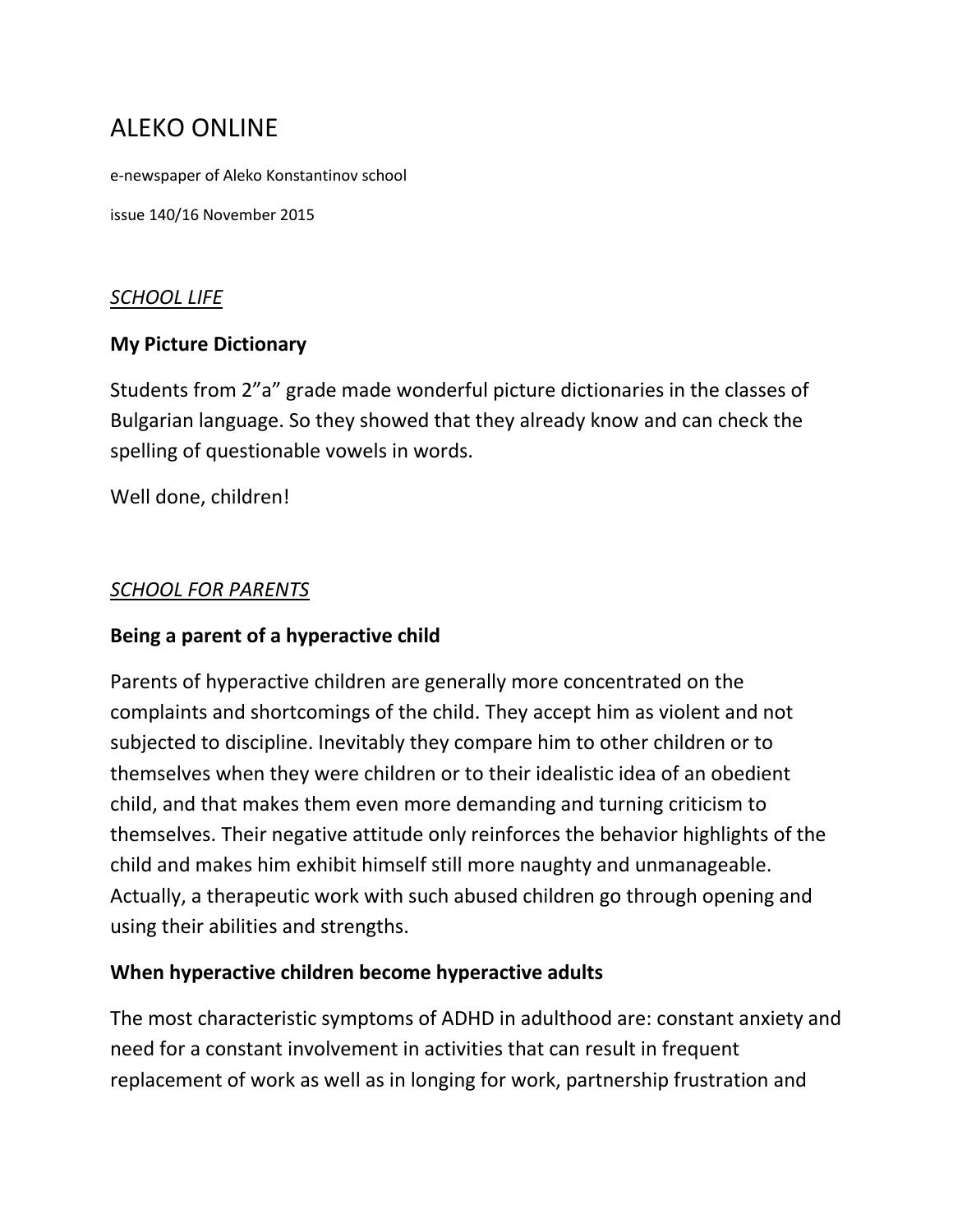desire for change in the intimate life, prone to accidents and injuries, often due to constant striving for adventurous experiences.

#### **Who is more likely to be hyperactive - boys or girls?**

Studies of children population nowadays show symptoms of widely varying range from 4 to 12%. Generally, it could be assumed that the percentage relation is 9.2% for boys and 2.9% for girls, i.e. it sthree times more common with boys.

### **Recommendations for children with hyperactive syndrome:**

• Children do not perceive penalties and negatives, but in contrast, they respond to praises and approvals. You should praise his efforts, even if the implementation is not perfect.

• After each task give incentives - moral and material.

• Organize a detailed daily schedule of the child. Make a calendar of tasks - it consoles the child.

• Provide clear and concise guidance (up to 10 words). Repeat them several times with the same words.

• Distribute tasks into small steps.

• Eye contact with the child is very important, especially when giving instructions. Touch the child to attract his attention.

• Children do not tolerate crowds - avoid them.

• Monitor your child for not being loaded and overworking as hyperactivity is then increased.

- Do not forbid but ask.
- Offer choices.
- Replace activities study at short intervals with a break every 15 minutes.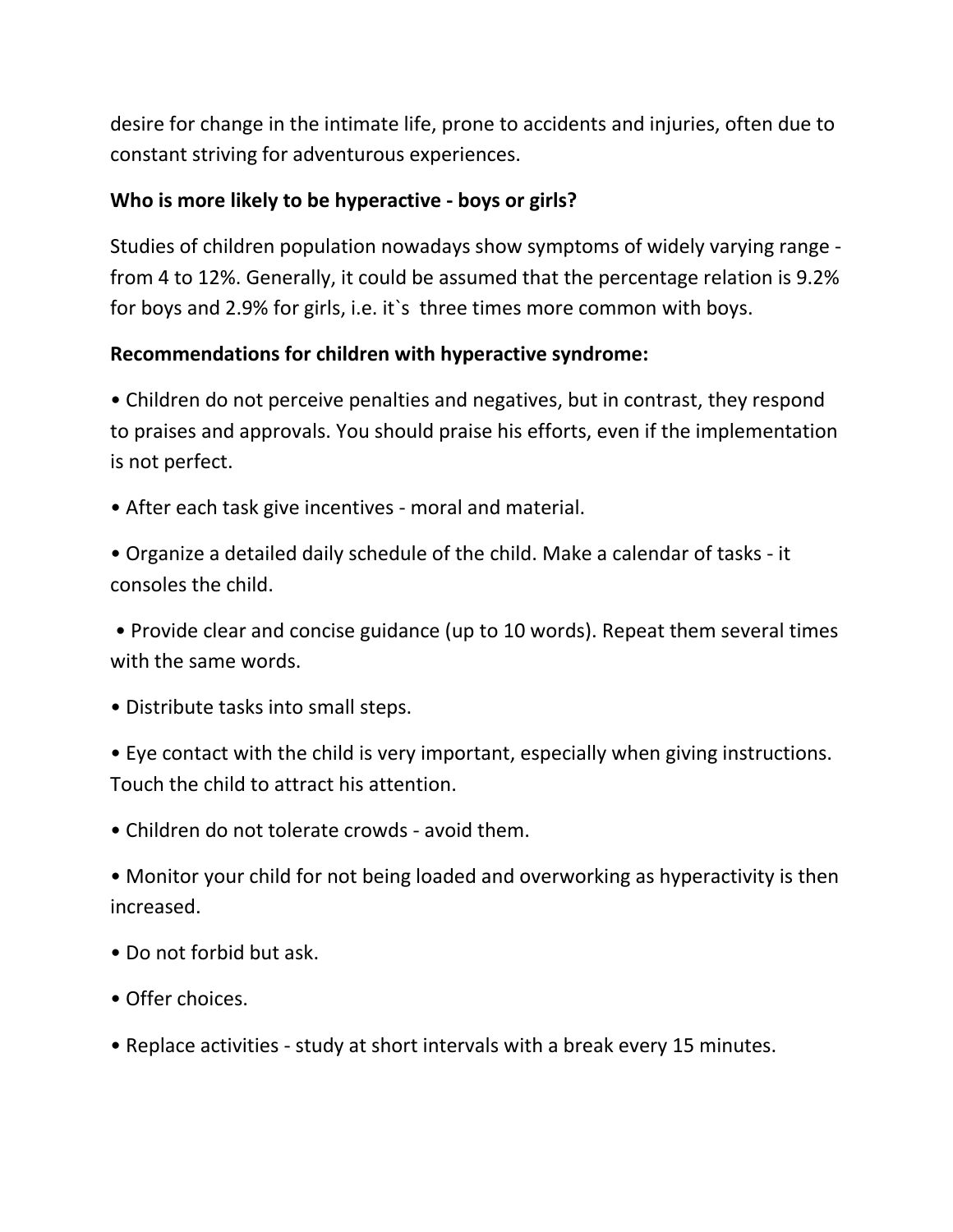• Find out what gives him pleasure - this is important for the self-respect of the child.

• Be consistent in your requirements. Do not give up.

 **Zdravka Petrova – pedagogical advisor**

#### *LIBRARY – INFO CENTER*

## **Participation in the competition of drawing and writing a literary composition named**

"*The school library through my eyes. What is my notion of an ideal school library?"*

Five children from second and third grade wrote short essays on the topic, and forty-four students from levels 2 to 7 grade presented their drawings of how they would like it to look. At a special ceremony all participants were given certificates and the best paintings found a place in the exhibition in the Children's Department of the National Library.

Congratulations to the winners!

#### **The library through my eyes**

,, It will have two floors. On the second there will be only books, but on the first there will be a coffee and cacao machine, the librarian's desk, tables, chairs and several computers.

On coming holidays, it will receive many new books related to that holiday. There wiil be also some decoration for it. "

#### **Denitsa Veleva, 3"a" grade.**

,, I like to go to the library of our school. It is quiet, warm and very pleasant there. I like the big shelves with books and I would like to be there every day. The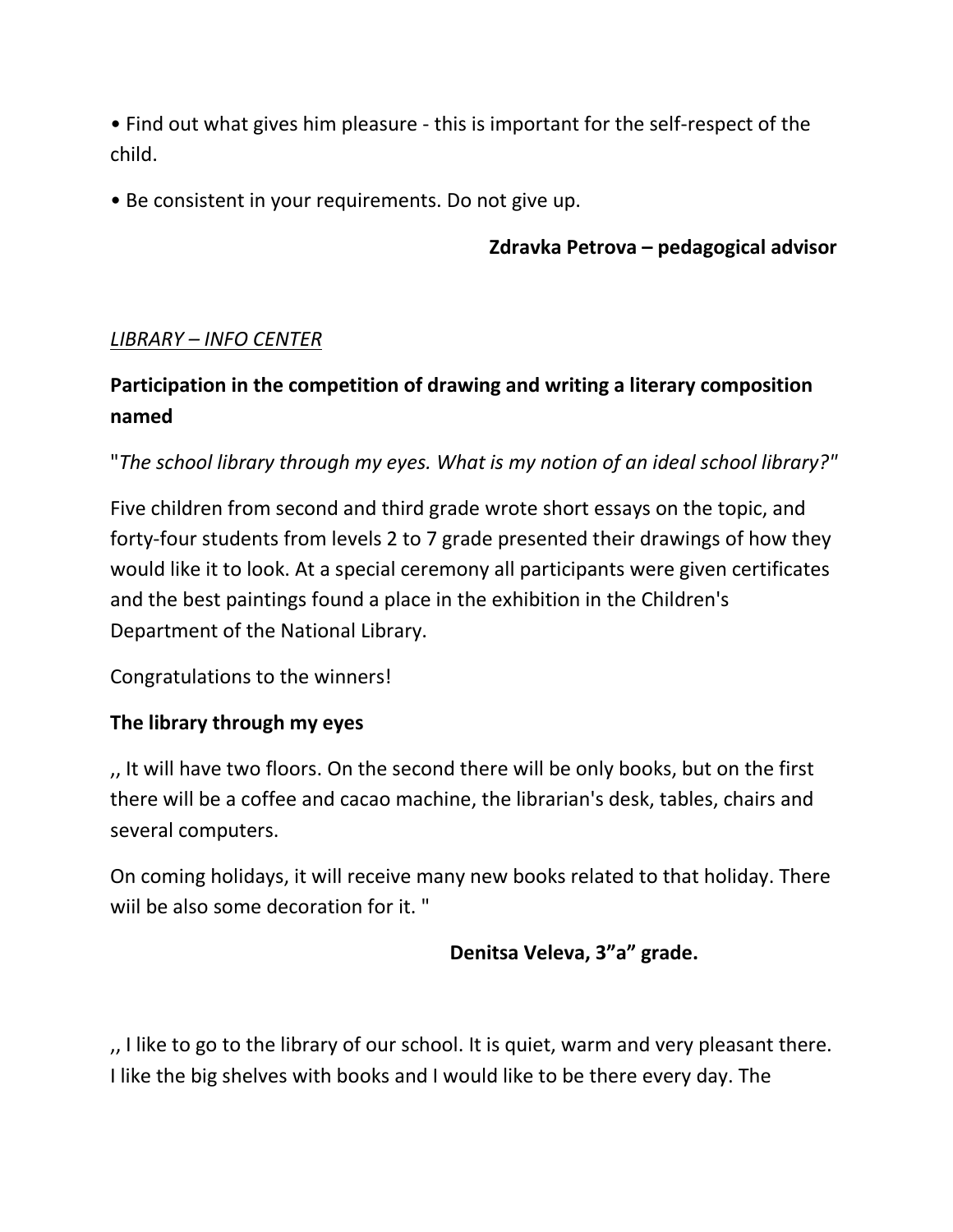librarian is nice and polite. Soon I gave books to our library. Only I want it to be as big as the school gym. "

## **Ivaila Naydenova, 2"a" grade.**

,, In my future library I want to have a hundred shelves with books about Vasil Levski, a game room, a dining room and a disco ball with a remote control to move the books. "

#### **Nicky Kosturski, 2"b" grade.**

,, I want to have a 3D TV, lots of books, a box of comics and three columns of encyclopedias. "

#### **Andreyan Bratoev 2"b" grade.**

,, I imagine it with books on the entire left side, a projector that shows all book authors, a swivel chair, a huge desk and computers to find books with."

## **Emily Georgieva, 2"b" grade.**

#### *FUN PAGE*

*Plovdiv* was *announced one of the best tourist destinations in the world*

/ Continuation from the previous issue /

#### **9. Chennai**

Since long ago the Indian city of Chennai has been considered as a springboard to the other parts of one of the most populated Asian countries. But with the opening of Chennai Metro Rail, the capital of South India is planning to increase the level of its profile. If nothing else, fast and often traveling conditioned